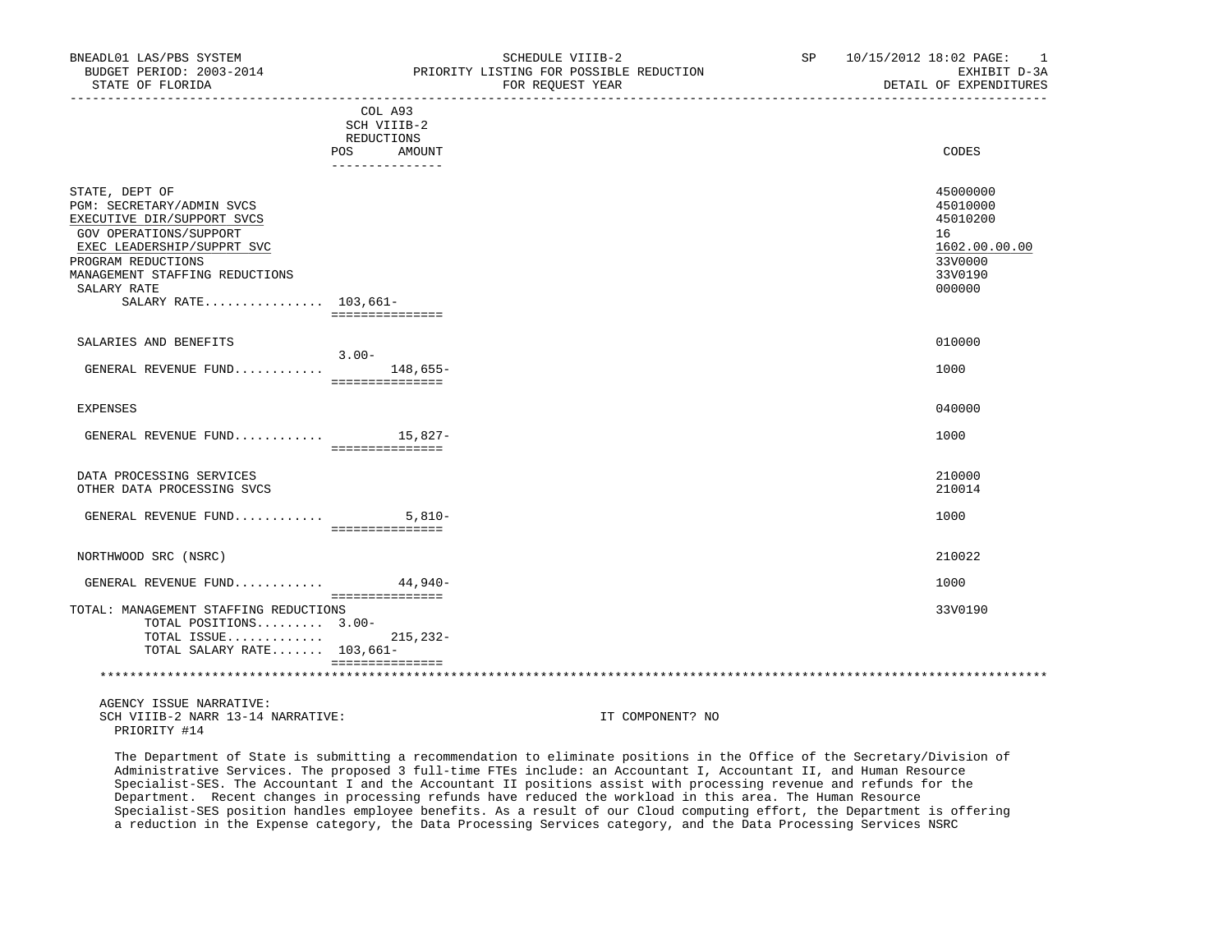| SIAIL UP FLUKIDA               |            |                                      | FUK KEQUESI IEAK | DRIAIL OF RAPENDIIUKES |
|--------------------------------|------------|--------------------------------------|------------------|------------------------|
|                                |            | COL A93<br>SCH VIIIB-2<br>REDUCTIONS |                  |                        |
|                                | <b>POS</b> | AMOUNT                               |                  | CODES                  |
| STATE, DEPT OF                 |            |                                      |                  | 45000000               |
| PGM: SECRETARY/ADMIN SVCS      |            |                                      |                  | 45010000               |
| EXECUTIVE DIR/SUPPORT SVCS     |            |                                      |                  | 45010200               |
| GOV OPERATIONS/SUPPORT         |            |                                      |                  | 16                     |
| EXEC LEADERSHIP/SUPPRT SVC     |            |                                      |                  | 1602.00.00.00          |
| PROGRAM REDUCTIONS             |            |                                      |                  | 33V0000                |
| MANAGEMENT STAFFING REDUCTIONS |            |                                      |                  | 33V0190                |

 category. If the proposed position reductions are taken, the remaining duties and responsibilities of the positions will be distributed to other employees in this budget entity.

\*\*\*\*\*\*\*\*\*\*\*\*\*\*\*\*\*\*\*\*\*\*\*\*\*\*\*\*\*\*\*\*\*\*\*\*\*\*\*\*\*\*\*\*\*\*\*\*\*\*\*\*\*\*\*\*\*\*\*\*\*\*\*\*\*\*\*\*\*\*\*\*\*\*\*\*\*\*\*\*\*\*\*\*\*\*\*\*\*\*\*\*\*\*\*\*\*\*\*\*\*\*\*\*\*\*\*\*\*\*\*\*\*\*\*\*\*\*\*\*\*\*\*\*\*\*\*

 POSITION DETAIL OF SALARIES AND BENEFITS: LAPSE LAPSED SALARIES FTE BASE RATE ADDITIVES BENEFITS SUBTOTAL % AND BENEFITS ---------- -------------- -------------- -------------- -------------- ------ -------------- A93 - SCH VIIIB-2 REDUCTIONS CHANGES TO CURRENTLY AUTHORIZED POSITIONS 1427 ACCOUNTANT I<br>00293 001 00293 001 1.00- 24,580- 13,329- 37,909- 0.00 37,909- 1430 ACCOUNTANT II 00557 001 1.00- 37,732- 15,017- 52,749- 0.00 52,749- 2282 HUMAN RESOURCE SPECIALIST-SES  $1.00-$  41,349- 16,648- 57,997- 0.00 57,997- ---------- -------------- -------------- -------------- -------------- ------ -------------- TOTALS FOR ISSUE BY FUND 1000 GENERAL REVENUE FUND 148,655- ---------- -------------- -------------- -------------- -------------- -------------- 3.00- 103,661- 44,994- 148,655- 148,655- ========== ============== ============== ============== ============== ============== \*\*\*\*\*\*\*\*\*\*\*\*\*\*\*\*\*\*\*\*\*\*\*\*\*\*\*\*\*\*\*\*\*\*\*\*\*\*\*\*\*\*\*\*\*\*\*\*\*\*\*\*\*\*\*\*\*\*\*\*\*\*\*\*\*\*\*\*\*\*\*\*\*\*\*\*\*\*\*\*\*\*\*\*\*\*\*\*\*\*\*\*\*\*\*\*\*\*\*\*\*\*\*\*\*\*\*\*\*\*\*\*\*\*\*\*\*\*\*\*\*\*\*\*\*\*\* TOTAL: EXEC LEADERSHIP/SUPPRT SVC BY FUND TYPE 3.00- GENERAL REVENUE FUND............ 215,232- 1000 SALARY RATE................ 103,661-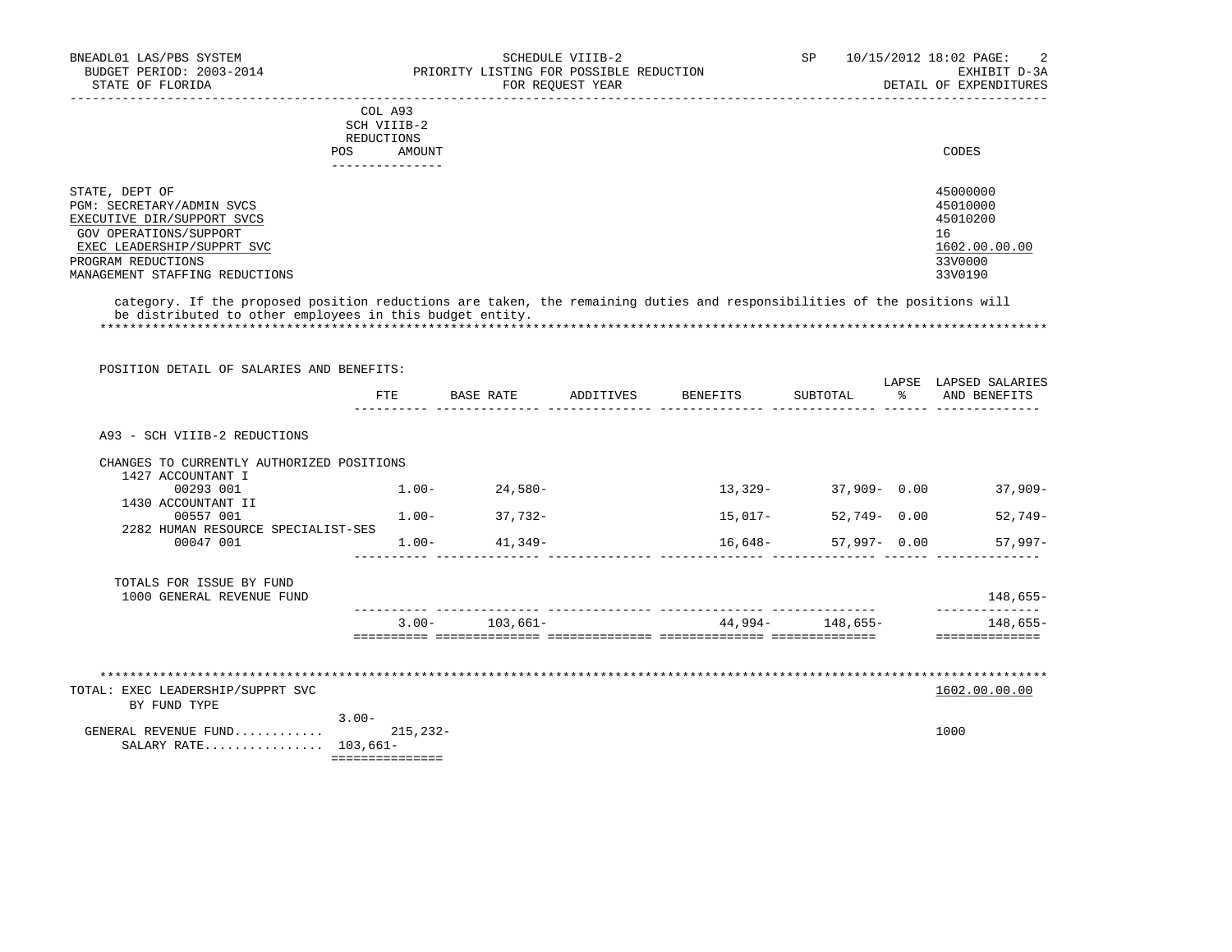| -----------------------------<br>COL A93<br>SCH VIIIB-2<br>REDUCTIONS<br>POS AMOUNT<br>CODES<br>---------------<br>STATE, DEPT OF<br>45000000<br>45010000<br>PGM: SECRETARY/ADMIN SVCS<br>45010200<br>EXECUTIVE DIR/SUPPORT SVCS<br>GOV OPERATIONS/SUPPORT<br>16<br>1603.00.00.00<br>INFORMATION TECHNOLOGY<br>PROGRAM REDUCTIONS<br>33V0000<br>MANAGEMENT STAFFING REDUCTIONS<br>33V0190<br>SALARY RATE<br>000000<br>SALARY RATE 90,375-<br><b>ESSESSESSESSESS</b><br>010000<br>SALARIES AND BENEFITS<br>$2.00 -$<br>1000<br>GENERAL REVENUE FUND<br>122,322-<br>===============<br>33V0190<br>TOTAL: MANAGEMENT STAFFING REDUCTIONS<br>TOTAL POSITIONS 2.00-<br>TOTAL ISSUE $122,322-$<br>TOTAL SALARY RATE $90,375-$<br>----------------<br>AGENCY ISSUE NARRATIVE:<br>SCH VIIIB-2 NARR 13-14 NARRATIVE:<br>IT COMPONENT? NO | 10/15/2012 18:02 PAGE:<br>3<br>EXHIBIT D-3A<br>DETAIL OF EXPENDITURES |
|---------------------------------------------------------------------------------------------------------------------------------------------------------------------------------------------------------------------------------------------------------------------------------------------------------------------------------------------------------------------------------------------------------------------------------------------------------------------------------------------------------------------------------------------------------------------------------------------------------------------------------------------------------------------------------------------------------------------------------------------------------------------------------------------------------------------------------|-----------------------------------------------------------------------|
|                                                                                                                                                                                                                                                                                                                                                                                                                                                                                                                                                                                                                                                                                                                                                                                                                                 |                                                                       |
|                                                                                                                                                                                                                                                                                                                                                                                                                                                                                                                                                                                                                                                                                                                                                                                                                                 |                                                                       |
|                                                                                                                                                                                                                                                                                                                                                                                                                                                                                                                                                                                                                                                                                                                                                                                                                                 |                                                                       |
|                                                                                                                                                                                                                                                                                                                                                                                                                                                                                                                                                                                                                                                                                                                                                                                                                                 |                                                                       |
|                                                                                                                                                                                                                                                                                                                                                                                                                                                                                                                                                                                                                                                                                                                                                                                                                                 |                                                                       |
|                                                                                                                                                                                                                                                                                                                                                                                                                                                                                                                                                                                                                                                                                                                                                                                                                                 |                                                                       |
|                                                                                                                                                                                                                                                                                                                                                                                                                                                                                                                                                                                                                                                                                                                                                                                                                                 |                                                                       |
|                                                                                                                                                                                                                                                                                                                                                                                                                                                                                                                                                                                                                                                                                                                                                                                                                                 |                                                                       |
|                                                                                                                                                                                                                                                                                                                                                                                                                                                                                                                                                                                                                                                                                                                                                                                                                                 |                                                                       |
|                                                                                                                                                                                                                                                                                                                                                                                                                                                                                                                                                                                                                                                                                                                                                                                                                                 |                                                                       |
| PRIORITY #14                                                                                                                                                                                                                                                                                                                                                                                                                                                                                                                                                                                                                                                                                                                                                                                                                    |                                                                       |
| The Department of State is submitting a recommendation to eliminate positions in the Office of the Secretary/Division of<br>Administrative Services. The proposed 2 full-time FTEs include: Systems Programming Consultant, and an Application<br>Systems Programmer II. The Department is moving to Cloud computing, which will eliminate some of the functions that the<br>two identified data processing positions are currently performing. If the proposed position reductions are taken, the<br>remaining duties and responsibilities of the positions will be distributed to other employees in this budget entity.                                                                                                                                                                                                      |                                                                       |
| POSITION DETAIL OF SALARIES AND BENEFITS:<br>LAPSE LAPSED SALARIES                                                                                                                                                                                                                                                                                                                                                                                                                                                                                                                                                                                                                                                                                                                                                              |                                                                       |
| FTE BASE RATE ADDITIVES BENEFITS<br>% AND BENEFITS<br>SUBTOTAL                                                                                                                                                                                                                                                                                                                                                                                                                                                                                                                                                                                                                                                                                                                                                                  |                                                                       |
| A93 - SCH VIIIB-2 REDUCTIONS                                                                                                                                                                                                                                                                                                                                                                                                                                                                                                                                                                                                                                                                                                                                                                                                    |                                                                       |
| CHANGES TO CURRENTLY AUTHORIZED POSITIONS<br>2117 SYSTEMS PROGRAMMING CONSULTANT                                                                                                                                                                                                                                                                                                                                                                                                                                                                                                                                                                                                                                                                                                                                                |                                                                       |
| 00995 001 000<br>$16,517-$ 65,944- 0.00 65,944-<br>$1.00 -$<br>49,427-<br>2142 APPLICATION SYSTEMS PROGRAMMER II                                                                                                                                                                                                                                                                                                                                                                                                                                                                                                                                                                                                                                                                                                                |                                                                       |
| $1.00 - 40,948 -$<br>00357 001<br>56,378- 0.00<br>15,430-                                                                                                                                                                                                                                                                                                                                                                                                                                                                                                                                                                                                                                                                                                                                                                       | 56,378-                                                               |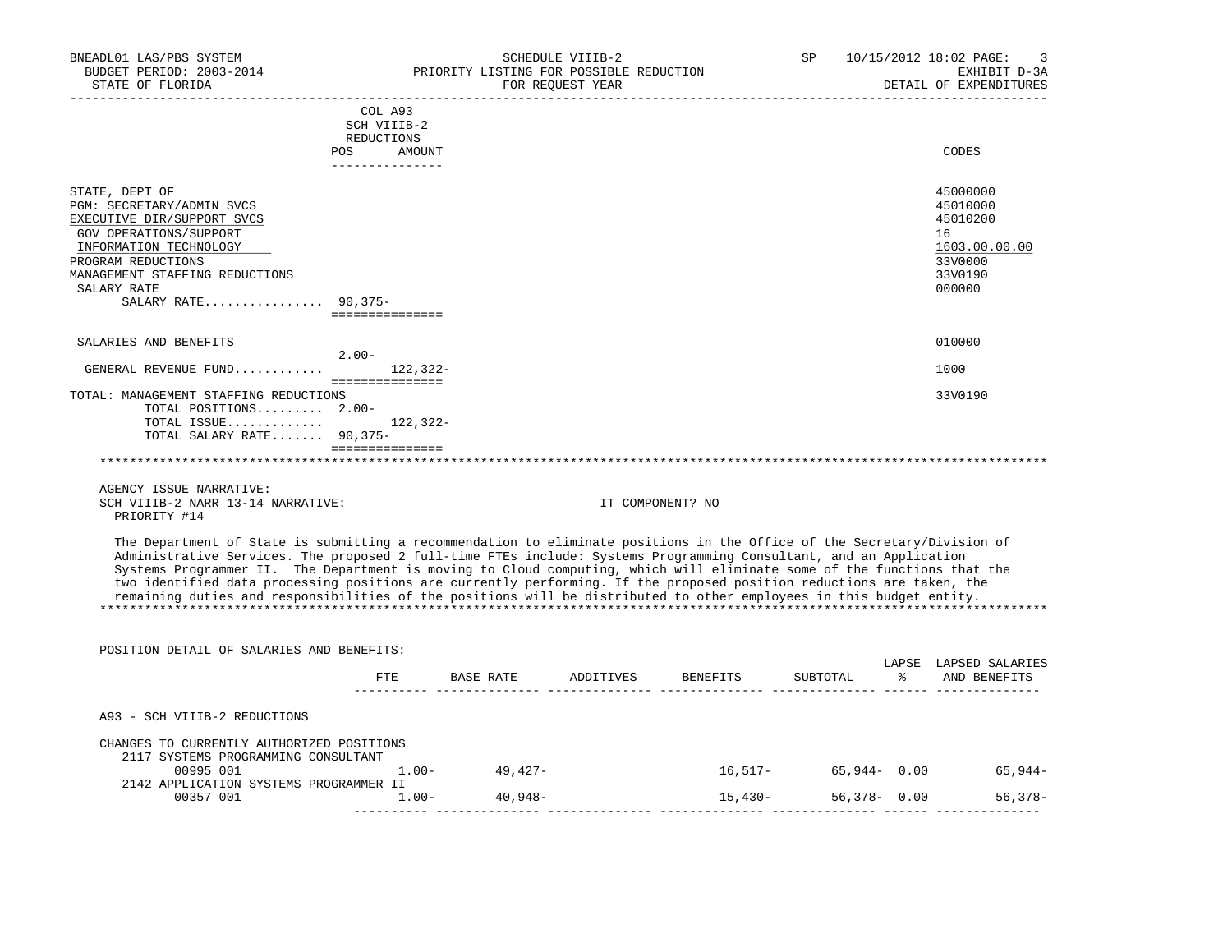| BNEADL01 LAS/PBS SYSTEM<br>BUDGET PERIOD: 2003-2014                                                                                                                                   |                                                    | PRIORITY LISTING FOR POSSIBLE REDUCTION | SCHEDULE VIIIB-2 |                                  |                  | SP 10/15/2012 18:02 PAGE:                                    | $\overline{4}$<br>EXHIBIT D-3A |
|---------------------------------------------------------------------------------------------------------------------------------------------------------------------------------------|----------------------------------------------------|-----------------------------------------|------------------|----------------------------------|------------------|--------------------------------------------------------------|--------------------------------|
| STATE OF FLORIDA                                                                                                                                                                      | ___________________________                        |                                         | FOR REQUEST YEAR |                                  |                  | DETAIL OF EXPENDITURES                                       |                                |
|                                                                                                                                                                                       | COL A93<br>SCH VIIIB-2<br>REDUCTIONS<br>POS AMOUNT |                                         |                  |                                  |                  | CODES                                                        |                                |
|                                                                                                                                                                                       | _______________                                    |                                         |                  |                                  |                  |                                                              |                                |
| STATE, DEPT OF<br>PGM: SECRETARY/ADMIN SVCS<br>EXECUTIVE DIR/SUPPORT SVCS<br>GOV OPERATIONS/SUPPORT<br>INFORMATION TECHNOLOGY<br>PROGRAM REDUCTIONS<br>MANAGEMENT STAFFING REDUCTIONS |                                                    |                                         |                  |                                  |                  | 45000000<br>45010000<br>45010200<br>16<br>33V0000<br>33V0190 | 1603.00.00.00                  |
| POSITION DETAIL OF SALARIES AND BENEFITS:                                                                                                                                             |                                                    |                                         |                  |                                  |                  |                                                              |                                |
|                                                                                                                                                                                       |                                                    |                                         |                  | FTE BASE RATE ADDITIVES BENEFITS | SUBTOTAL         | LAPSE LAPSED SALARIES<br>ော ေ                                | AND BENEFITS                   |
| A93 - SCH VIIIB-2 REDUCTIONS<br>CHANGES TO CURRENTLY AUTHORIZED POSITIONS<br>TOTALS FOR ISSUE BY FUND<br>1000 GENERAL REVENUE FUND                                                    |                                                    |                                         |                  |                                  |                  |                                                              | 122,322-<br>______________     |
|                                                                                                                                                                                       |                                                    | $2.00 - 90.375 -$                       |                  |                                  | 31,947- 122,322- |                                                              | 122,322-<br>==============     |
|                                                                                                                                                                                       |                                                    |                                         |                  |                                  |                  |                                                              |                                |
| TOTAL: INFORMATION TECHNOLOGY                                                                                                                                                         |                                                    |                                         |                  |                                  |                  |                                                              | 1603.00.00.00                  |
| BY FUND TYPE                                                                                                                                                                          | $2.00 -$                                           |                                         |                  |                                  |                  |                                                              |                                |
| GENERAL REVENUE FUND $122,322-$<br>SALARY RATE 90,375-                                                                                                                                | ===============                                    |                                         |                  |                                  |                  | 1000                                                         |                                |
| TOTAL: EXECUTIVE DIR/SUPPORT SVCS<br>BY FUND TYPE                                                                                                                                     |                                                    |                                         |                  |                                  |                  | 45010200                                                     |                                |
| GENERAL REVENUE FUND<br>SALARY RATE 194,036-                                                                                                                                          | $5.00 -$<br>337,554-<br>===============            |                                         |                  |                                  |                  | 1000                                                         |                                |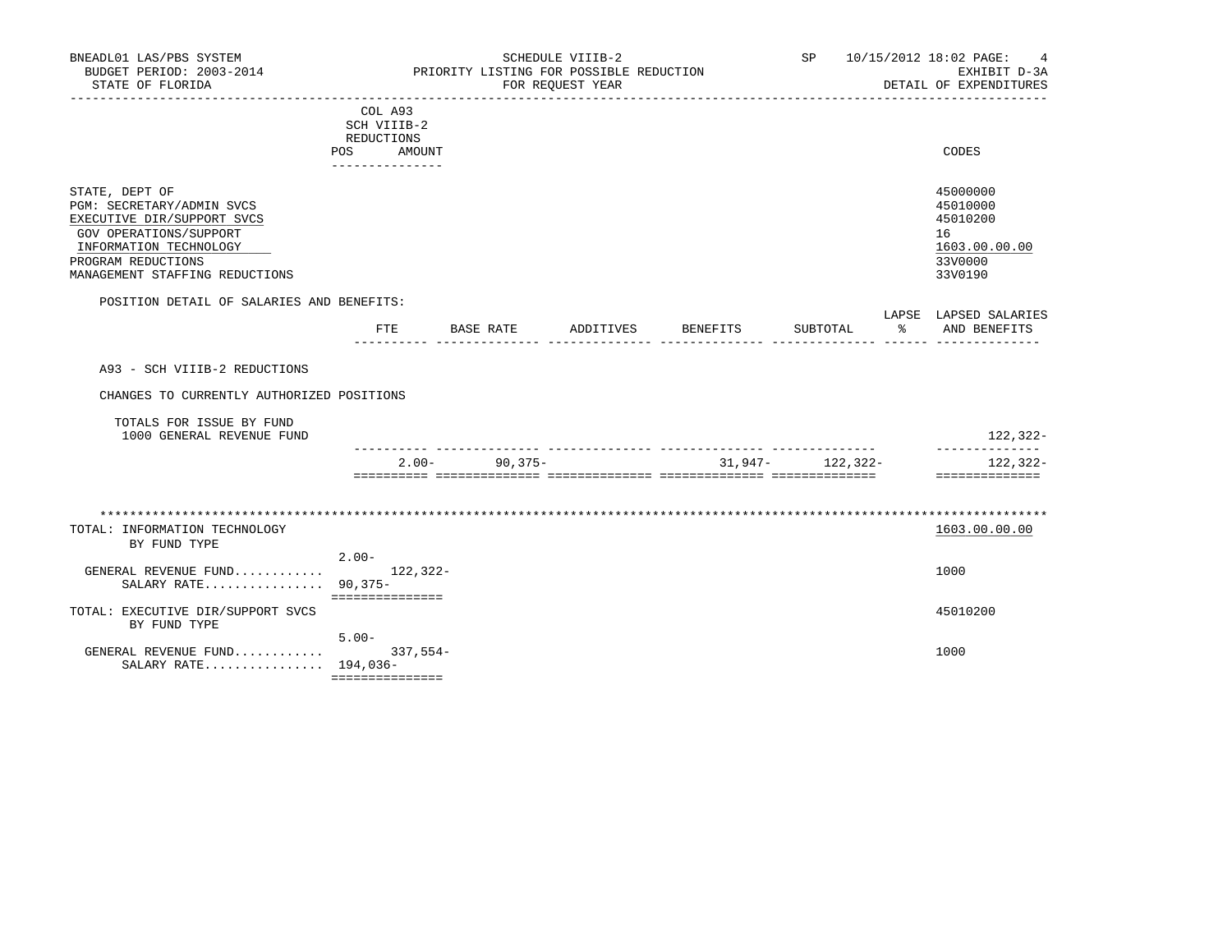| BNEADL01 LAS/PBS SYSTEM<br>BUDGET PERIOD: 2003-2014<br>STATE OF FLORIDA | SCHEDULE VIIIB-2<br>PRIORITY LISTING FOR POSSIBLE REDUCTION<br>FOR REOUEST YEAR                                                                                                                                                                                                                                                                                                                                                                                                                | SP. | 10/15/2012 18:02 PAGE:<br>EXHIBIT D-3A<br>DETAIL OF EXPENDITURES |
|-------------------------------------------------------------------------|------------------------------------------------------------------------------------------------------------------------------------------------------------------------------------------------------------------------------------------------------------------------------------------------------------------------------------------------------------------------------------------------------------------------------------------------------------------------------------------------|-----|------------------------------------------------------------------|
|                                                                         | COL A93                                                                                                                                                                                                                                                                                                                                                                                                                                                                                        |     |                                                                  |
|                                                                         | SCH VIIIB-2                                                                                                                                                                                                                                                                                                                                                                                                                                                                                    |     |                                                                  |
|                                                                         | REDUCTIONS                                                                                                                                                                                                                                                                                                                                                                                                                                                                                     |     |                                                                  |
| POS                                                                     | AMOUNT                                                                                                                                                                                                                                                                                                                                                                                                                                                                                         |     | CODES                                                            |
|                                                                         | ---------------                                                                                                                                                                                                                                                                                                                                                                                                                                                                                |     |                                                                  |
| STATE, DEPT OF                                                          |                                                                                                                                                                                                                                                                                                                                                                                                                                                                                                |     | 45000000                                                         |
| <b>PGM: ELECTIONS</b>                                                   |                                                                                                                                                                                                                                                                                                                                                                                                                                                                                                |     | 45100000                                                         |
| ELECTIONS                                                               |                                                                                                                                                                                                                                                                                                                                                                                                                                                                                                |     | 45100200                                                         |
| GOV OPERATIONS/SUPPORT                                                  |                                                                                                                                                                                                                                                                                                                                                                                                                                                                                                |     | 16                                                               |
| GOVERNMENTAL OPERATIONS                                                 |                                                                                                                                                                                                                                                                                                                                                                                                                                                                                                |     | 1601.00.00.00                                                    |
| PROGRAM REDUCTIONS                                                      |                                                                                                                                                                                                                                                                                                                                                                                                                                                                                                |     | 33V0000                                                          |
| OPERATIONAL REDUCTIONS IN ELECTIONS                                     |                                                                                                                                                                                                                                                                                                                                                                                                                                                                                                |     | 33V0090                                                          |
| OPERATING CAPITAL OUTLAY                                                |                                                                                                                                                                                                                                                                                                                                                                                                                                                                                                |     | 060000                                                           |
| GENERAL REVENUE FUND                                                    | $63,000-$                                                                                                                                                                                                                                                                                                                                                                                                                                                                                      |     | 1000                                                             |
|                                                                         | ===============                                                                                                                                                                                                                                                                                                                                                                                                                                                                                |     |                                                                  |
|                                                                         |                                                                                                                                                                                                                                                                                                                                                                                                                                                                                                |     |                                                                  |
| AGENCY ISSUE NARRATIVE:                                                 |                                                                                                                                                                                                                                                                                                                                                                                                                                                                                                |     |                                                                  |
| SCH VIIIB-2 NARR 13-14 NARRATIVE:                                       | IT COMPONENT? NO                                                                                                                                                                                                                                                                                                                                                                                                                                                                               |     |                                                                  |
| PRIORITY #1                                                             |                                                                                                                                                                                                                                                                                                                                                                                                                                                                                                |     |                                                                  |
|                                                                         | The Department of State, Division of Elections is proposing a reduction of \$63,000 in the Operating Capital Outlay<br>category, General Revenue. The OCO appropriation is not needed at current levels due to changes in technology.                                                                                                                                                                                                                                                          |     |                                                                  |
| REDUCTION IN ELECTION FRAUD                                             |                                                                                                                                                                                                                                                                                                                                                                                                                                                                                                |     |                                                                  |
| PREVENTION CATEGORY                                                     |                                                                                                                                                                                                                                                                                                                                                                                                                                                                                                |     | 33V0300                                                          |
| SPECIAL CATEGORIES                                                      |                                                                                                                                                                                                                                                                                                                                                                                                                                                                                                |     | 100000                                                           |
| ELECTION FRAUD PREVENTION                                               |                                                                                                                                                                                                                                                                                                                                                                                                                                                                                                |     | 104510                                                           |
| GENERAL REVENUE FUND                                                    | 72,617-                                                                                                                                                                                                                                                                                                                                                                                                                                                                                        |     | 1000                                                             |
|                                                                         | ===============                                                                                                                                                                                                                                                                                                                                                                                                                                                                                |     |                                                                  |
|                                                                         |                                                                                                                                                                                                                                                                                                                                                                                                                                                                                                |     |                                                                  |
| AGENCY ISSUE NARRATIVE:<br>SCH VIIIB-2 NARR 13-14 NARRATIVE:            |                                                                                                                                                                                                                                                                                                                                                                                                                                                                                                |     |                                                                  |
| PRIORITY #13                                                            | IT COMPONENT? NO                                                                                                                                                                                                                                                                                                                                                                                                                                                                               |     |                                                                  |
|                                                                         |                                                                                                                                                                                                                                                                                                                                                                                                                                                                                                |     |                                                                  |
|                                                                         | The Department of State, Division of Elections is proposing a reduction of \$72,617 in the Election Fraud Prevention<br>category, General Revenue. This budget reduction issue reduces the appropriation for the Voter Fraud Program. The FY<br>2012-2013 appropriation was \$445,379. The Voter Fraud Program is used by the Department to maintain the Voter Fraud<br>Hotline and provide election fraud education; both of which are statutorily required responsibilities as stated in Sec |     |                                                                  |

 97.012(12), F.S. While this reduction will not impact the ability to manage Voter Fraud it does impact the Division of Elections' ability to meet its Maintenance of Effort that is required by the Help America Vote Act (HAVA).

\*\*\*\*\*\*\*\*\*\*\*\*\*\*\*\*\*\*\*\*\*\*\*\*\*\*\*\*\*\*\*\*\*\*\*\*\*\*\*\*\*\*\*\*\*\*\*\*\*\*\*\*\*\*\*\*\*\*\*\*\*\*\*\*\*\*\*\*\*\*\*\*\*\*\*\*\*\*\*\*\*\*\*\*\*\*\*\*\*\*\*\*\*\*\*\*\*\*\*\*\*\*\*\*\*\*\*\*\*\*\*\*\*\*\*\*\*\*\*\*\*\*\*\*\*\*\*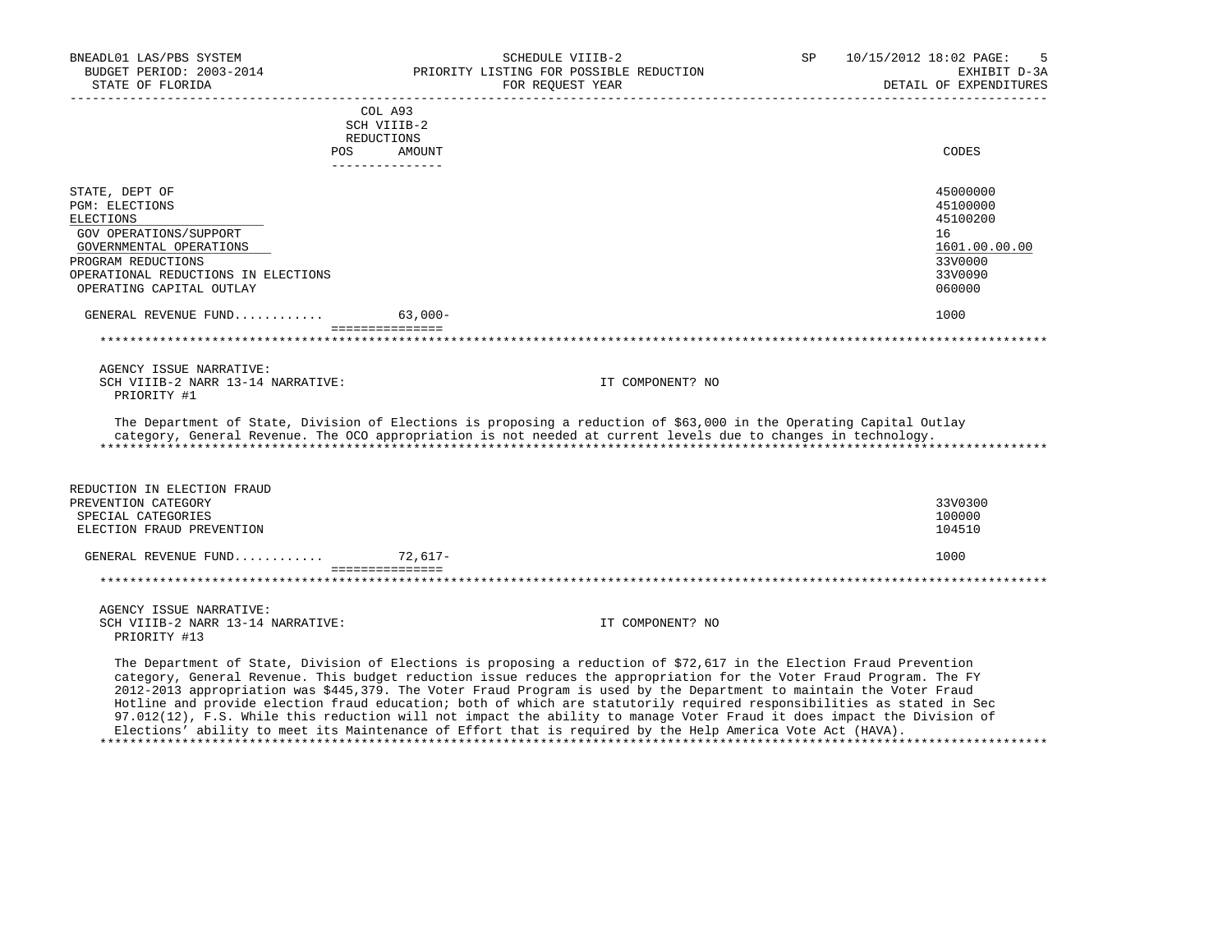| BNEADL01 LAS/PBS SYSTEM<br>BUDGET PERIOD: 2003-2014<br>STATE OF FLORIDA                                   | SCHEDULE VIIIB-2<br>PRIORITY LISTING FOR POSSIBLE REDUCTION<br>FOR REQUEST YEAR | SP | 10/15/2012 18:02 PAGE:<br>- 6<br>EXHIBIT D-3A<br>DETAIL OF EXPENDITURES |
|-----------------------------------------------------------------------------------------------------------|---------------------------------------------------------------------------------|----|-------------------------------------------------------------------------|
|                                                                                                           | COL A93<br>SCH VIIIB-2<br>REDUCTIONS<br>AMOUNT<br><b>POS</b><br>____________    |    | CODES                                                                   |
| STATE, DEPT OF<br><b>PGM: ELECTIONS</b><br>ELECTIONS<br>GOV OPERATIONS/SUPPORT<br>GOVERNMENTAL OPERATIONS |                                                                                 |    | 45000000<br>45100000<br>45100200<br>16<br>1601.00.00.00                 |
| TOTAL: GOVERNMENTAL OPERATIONS                                                                            |                                                                                 |    | 1601.00.00.00                                                           |

 BY FUND TYPE GENERAL REVENUE FUND............ 135,617- 1000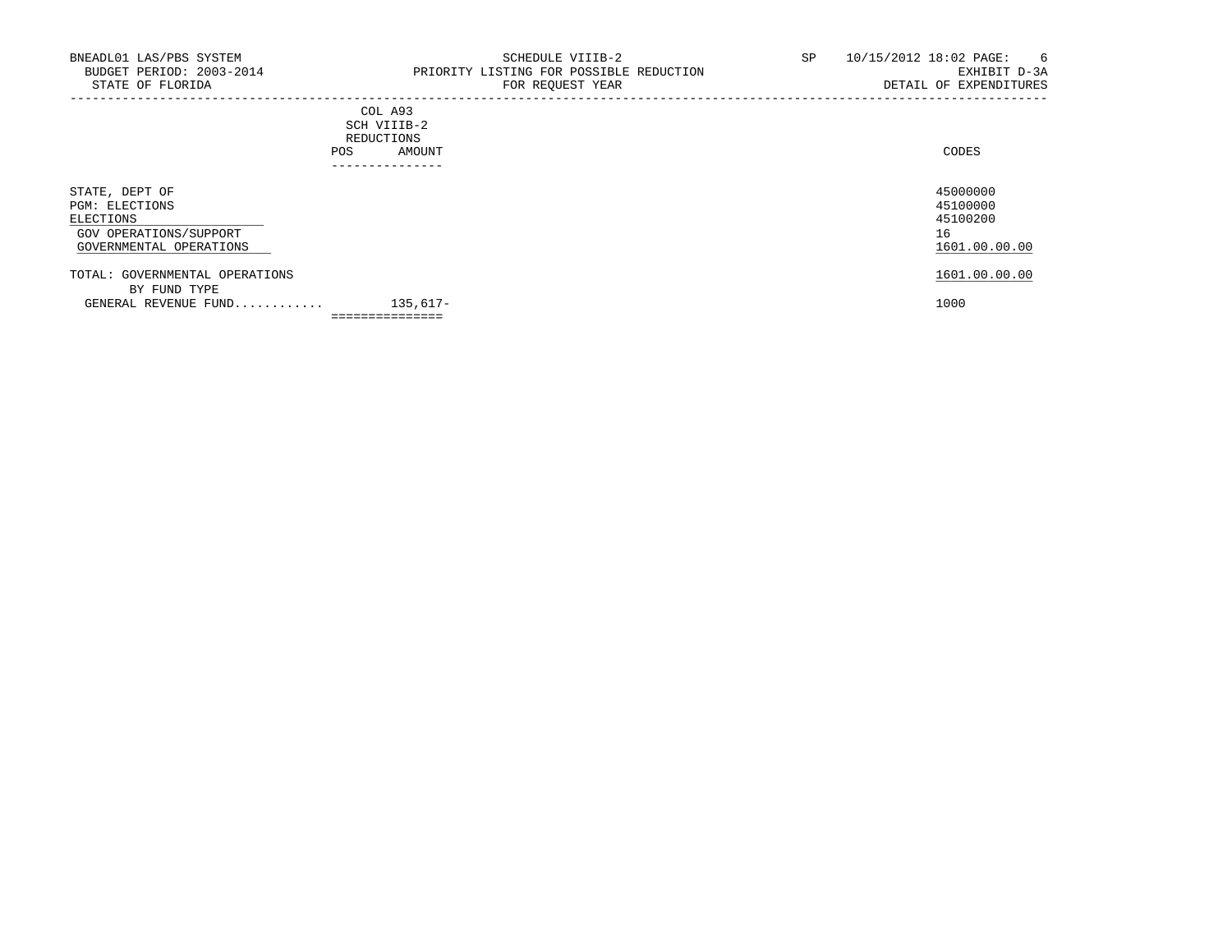| BNEADL01 LAS/PBS SYSTEM<br>BUDGET PERIOD: 2003-2014<br>STATE OF FLORIDA | SCHEDULE VIIIB-2<br>PRIORITY LISTING FOR POSSIBLE REDUCTION<br>FOR REOUEST YEAR                                                                                                                                                                                                                                                                                                                                                                                                                                                                                                                                                                                                                                                                         | SP | 10/15/2012 18:02 PAGE:<br>EXHIBIT D-3A<br>DETAIL OF EXPENDITURES |
|-------------------------------------------------------------------------|---------------------------------------------------------------------------------------------------------------------------------------------------------------------------------------------------------------------------------------------------------------------------------------------------------------------------------------------------------------------------------------------------------------------------------------------------------------------------------------------------------------------------------------------------------------------------------------------------------------------------------------------------------------------------------------------------------------------------------------------------------|----|------------------------------------------------------------------|
|                                                                         | COL A93                                                                                                                                                                                                                                                                                                                                                                                                                                                                                                                                                                                                                                                                                                                                                 |    |                                                                  |
|                                                                         | SCH VIIIB-2                                                                                                                                                                                                                                                                                                                                                                                                                                                                                                                                                                                                                                                                                                                                             |    |                                                                  |
|                                                                         | REDUCTIONS                                                                                                                                                                                                                                                                                                                                                                                                                                                                                                                                                                                                                                                                                                                                              |    |                                                                  |
| POS                                                                     | AMOUNT<br>---------------                                                                                                                                                                                                                                                                                                                                                                                                                                                                                                                                                                                                                                                                                                                               |    | CODES                                                            |
| STATE, DEPT OF                                                          |                                                                                                                                                                                                                                                                                                                                                                                                                                                                                                                                                                                                                                                                                                                                                         |    | 45000000                                                         |
| PGM: HISTORICAL RESOURCES                                               |                                                                                                                                                                                                                                                                                                                                                                                                                                                                                                                                                                                                                                                                                                                                                         |    | 45200000                                                         |
| HISTORICAL RESOURCES                                                    |                                                                                                                                                                                                                                                                                                                                                                                                                                                                                                                                                                                                                                                                                                                                                         |    | 45200700                                                         |
| ECONOMIC OPPORTUNITIES                                                  |                                                                                                                                                                                                                                                                                                                                                                                                                                                                                                                                                                                                                                                                                                                                                         |    | 11                                                               |
| CULTURAL OPPORTUNITIES                                                  |                                                                                                                                                                                                                                                                                                                                                                                                                                                                                                                                                                                                                                                                                                                                                         |    | 1103.00.00.00                                                    |
| PROGRAM REDUCTIONS                                                      |                                                                                                                                                                                                                                                                                                                                                                                                                                                                                                                                                                                                                                                                                                                                                         |    | 33V0000                                                          |
| OPERATIONAL REDUCTION IN HISTORICAL                                     |                                                                                                                                                                                                                                                                                                                                                                                                                                                                                                                                                                                                                                                                                                                                                         |    |                                                                  |
| RESOURCES                                                               |                                                                                                                                                                                                                                                                                                                                                                                                                                                                                                                                                                                                                                                                                                                                                         |    | 33V0220                                                          |
| OTHER PERSONAL SERVICES                                                 |                                                                                                                                                                                                                                                                                                                                                                                                                                                                                                                                                                                                                                                                                                                                                         |    | 030000                                                           |
| GRANTS AND DONATIONS $TF \ldots \ldots$ 107,040-                        |                                                                                                                                                                                                                                                                                                                                                                                                                                                                                                                                                                                                                                                                                                                                                         |    | 2339                                                             |
|                                                                         | ----------------                                                                                                                                                                                                                                                                                                                                                                                                                                                                                                                                                                                                                                                                                                                                        |    |                                                                  |
| AGENCY ISSUE NARRATIVE:                                                 |                                                                                                                                                                                                                                                                                                                                                                                                                                                                                                                                                                                                                                                                                                                                                         |    |                                                                  |
| SCH VIIIB-2 NARR 13-14 NARRATIVE:                                       | IT COMPONENT? NO                                                                                                                                                                                                                                                                                                                                                                                                                                                                                                                                                                                                                                                                                                                                        |    |                                                                  |
| PRIORITY #10                                                            |                                                                                                                                                                                                                                                                                                                                                                                                                                                                                                                                                                                                                                                                                                                                                         |    |                                                                  |
|                                                                         | The Department of State, Division of Historical Resources is proposing a reduction of \$107,040 in the OPS category,<br>Grants and Donations Trust Fund. The proposed reduction would affect the Bureau of Historic Preservation, Florida Master<br>Site File. Temporary employment would be reduced and the ability to provide timely historic site location information<br>will be impacted with corresponding delays to construction permits and projects.                                                                                                                                                                                                                                                                                           |    |                                                                  |
| CONTRACTED SERVICES REDUCTION IN                                        |                                                                                                                                                                                                                                                                                                                                                                                                                                                                                                                                                                                                                                                                                                                                                         |    |                                                                  |
| GRANTS AND DONATIONS TRUST FUND                                         |                                                                                                                                                                                                                                                                                                                                                                                                                                                                                                                                                                                                                                                                                                                                                         |    | 33V2200                                                          |
| SPECIAL CATEGORIES                                                      |                                                                                                                                                                                                                                                                                                                                                                                                                                                                                                                                                                                                                                                                                                                                                         |    | 100000                                                           |
| CONTRACTED SERVICES                                                     |                                                                                                                                                                                                                                                                                                                                                                                                                                                                                                                                                                                                                                                                                                                                                         |    | 100777                                                           |
| GRANTS AND DONATIONS $TF$                                               | $80.000 -$                                                                                                                                                                                                                                                                                                                                                                                                                                                                                                                                                                                                                                                                                                                                              |    | 2339                                                             |
|                                                                         | ===============                                                                                                                                                                                                                                                                                                                                                                                                                                                                                                                                                                                                                                                                                                                                         |    |                                                                  |
| AGENCY ISSUE NARRATIVE:                                                 |                                                                                                                                                                                                                                                                                                                                                                                                                                                                                                                                                                                                                                                                                                                                                         |    |                                                                  |
| SCH VIIIB-2 NARR 13-14 NARRATIVE:<br>PRIORITY #12                       | IT COMPONENT? NO                                                                                                                                                                                                                                                                                                                                                                                                                                                                                                                                                                                                                                                                                                                                        |    |                                                                  |
|                                                                         | The Department of State, Division of Historical Resources is proposing a reduction of \$80,000 in the Contracted Services<br>category, Grants and Donations Trust Fund. The proposed reduction would affect the Public Lands Administration program of<br>the Bureau of Archaeological Research. Repairs and maintenance to several archaeological sites maintained by the Bureau<br>will be restricted. Contractual landscaping services will be eliminated for Mission San Luis, The Grove, the DeSoto<br>Winter Encampment site, Velda Mound and Mission San Damien. Recurring landscaping work such as tree and brush removal,<br>perimeter maintenance, trail maintenance, and other site work will be accomplished with no costs by Department of |    |                                                                  |

Corrections laborers.

\*\*\*\*\*\*\*\*\*\*\*\*\*\*\*\*\*\*\*\*\*\*\*\*\*\*\*\*\*\*\*\*\*\*\*\*\*\*\*\*\*\*\*\*\*\*\*\*\*\*\*\*\*\*\*\*\*\*\*\*\*\*\*\*\*\*\*\*\*\*\*\*\*\*\*\*\*\*\*\*\*\*\*\*\*\*\*\*\*\*\*\*\*\*\*\*\*\*\*\*\*\*\*\*\*\*\*\*\*\*\*\*\*\*\*\*\*\*\*\*\*\*\*\*\*\*\*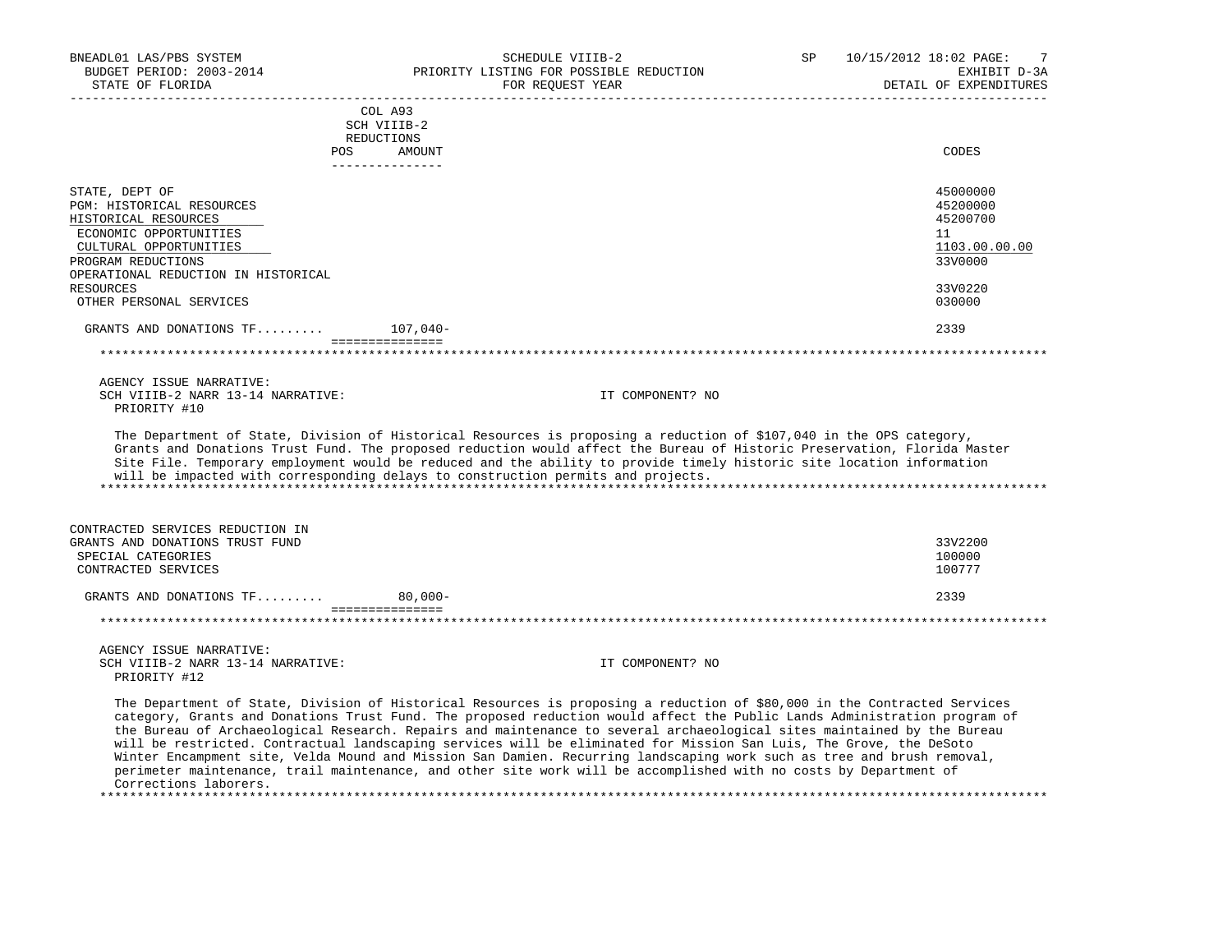| BNEADL01 LAS/PBS SYSTEM<br>BUDGET PERIOD: 2003-2014 PRIORITY LISTING FOR POSSIBLE REDUCTION                                                                                                                                |                                         | SCHEDULE VIIIB-2                                                                                                                                                                                                                                                                                                                                                                                                                                                                                                                                                                                                       | SP | 10/15/2012 18:02 PAGE:<br>EXHIBIT D-3A                                                  |
|----------------------------------------------------------------------------------------------------------------------------------------------------------------------------------------------------------------------------|-----------------------------------------|------------------------------------------------------------------------------------------------------------------------------------------------------------------------------------------------------------------------------------------------------------------------------------------------------------------------------------------------------------------------------------------------------------------------------------------------------------------------------------------------------------------------------------------------------------------------------------------------------------------------|----|-----------------------------------------------------------------------------------------|
| STATE OF FLORIDA                                                                                                                                                                                                           |                                         | FOR REOUEST YEAR                                                                                                                                                                                                                                                                                                                                                                                                                                                                                                                                                                                                       |    | DETAIL OF EXPENDITURES                                                                  |
|                                                                                                                                                                                                                            | COL A93<br>SCH VIIIB-2<br>REDUCTIONS    |                                                                                                                                                                                                                                                                                                                                                                                                                                                                                                                                                                                                                        |    |                                                                                         |
|                                                                                                                                                                                                                            | <b>POS</b><br>AMOUNT<br>--------------- |                                                                                                                                                                                                                                                                                                                                                                                                                                                                                                                                                                                                                        |    | CODES                                                                                   |
| STATE, DEPT OF<br>PGM: HISTORICAL RESOURCES<br>HISTORICAL RESOURCES<br>ECONOMIC OPPORTUNITIES<br>CULTURAL OPPORTUNITIES<br>PROGRAM REDUCTIONS<br>CONTRACTED SERVICES REDUCTION IN<br>GENERAL REVENUE<br>SPECIAL CATEGORIES |                                         |                                                                                                                                                                                                                                                                                                                                                                                                                                                                                                                                                                                                                        |    | 45000000<br>45200000<br>45200700<br>11<br>1103.00.00.00<br>33V0000<br>33V2300<br>100000 |
| CONTRACTED SERVICES                                                                                                                                                                                                        |                                         |                                                                                                                                                                                                                                                                                                                                                                                                                                                                                                                                                                                                                        |    | 100777                                                                                  |
| GENERAL REVENUE FUND 76,918-                                                                                                                                                                                               | ===============                         |                                                                                                                                                                                                                                                                                                                                                                                                                                                                                                                                                                                                                        |    | 1000                                                                                    |
|                                                                                                                                                                                                                            |                                         |                                                                                                                                                                                                                                                                                                                                                                                                                                                                                                                                                                                                                        |    |                                                                                         |
| AGENCY ISSUE NARRATIVE:<br>SCH VIIIB-2 NARR 13-14 NARRATIVE:<br>PRIORITY #7                                                                                                                                                |                                         | IT COMPONENT? NO                                                                                                                                                                                                                                                                                                                                                                                                                                                                                                                                                                                                       |    |                                                                                         |
| mandated by state policy delineated in s. 267.061, F.S.                                                                                                                                                                    |                                         | The Department of State, Division of Historical Resources is proposing a reduction of \$76,918 in the Contracted Services<br>category, General Revenue. The proposed reduction would affect the Bureau of Historic Preservation, Architectural<br>Preservation Services program. The Division currently contracts with architectural firms for services related to the<br>preservation and maintenance of historic properties owned or controlled by the state. The proposed reduction will limit<br>the Division's ability to administer state-owned historic resources in a spirit of stewardship and trusteeship as |    |                                                                                         |
| TOTAL: CULTURAL OPPORTUNITIES                                                                                                                                                                                              |                                         |                                                                                                                                                                                                                                                                                                                                                                                                                                                                                                                                                                                                                        |    | 1103.00.00.00                                                                           |
| BY FUND TYPE<br>GENERAL REVENUE FUND                                                                                                                                                                                       | 76,918-                                 |                                                                                                                                                                                                                                                                                                                                                                                                                                                                                                                                                                                                                        |    | 1000                                                                                    |
| TRUST FUNDS                                                                                                                                                                                                                | 187,040-                                |                                                                                                                                                                                                                                                                                                                                                                                                                                                                                                                                                                                                                        |    | 2000                                                                                    |
| TOTAL PROG COMP                                                                                                                                                                                                            | ----------------<br>263,958-            |                                                                                                                                                                                                                                                                                                                                                                                                                                                                                                                                                                                                                        |    |                                                                                         |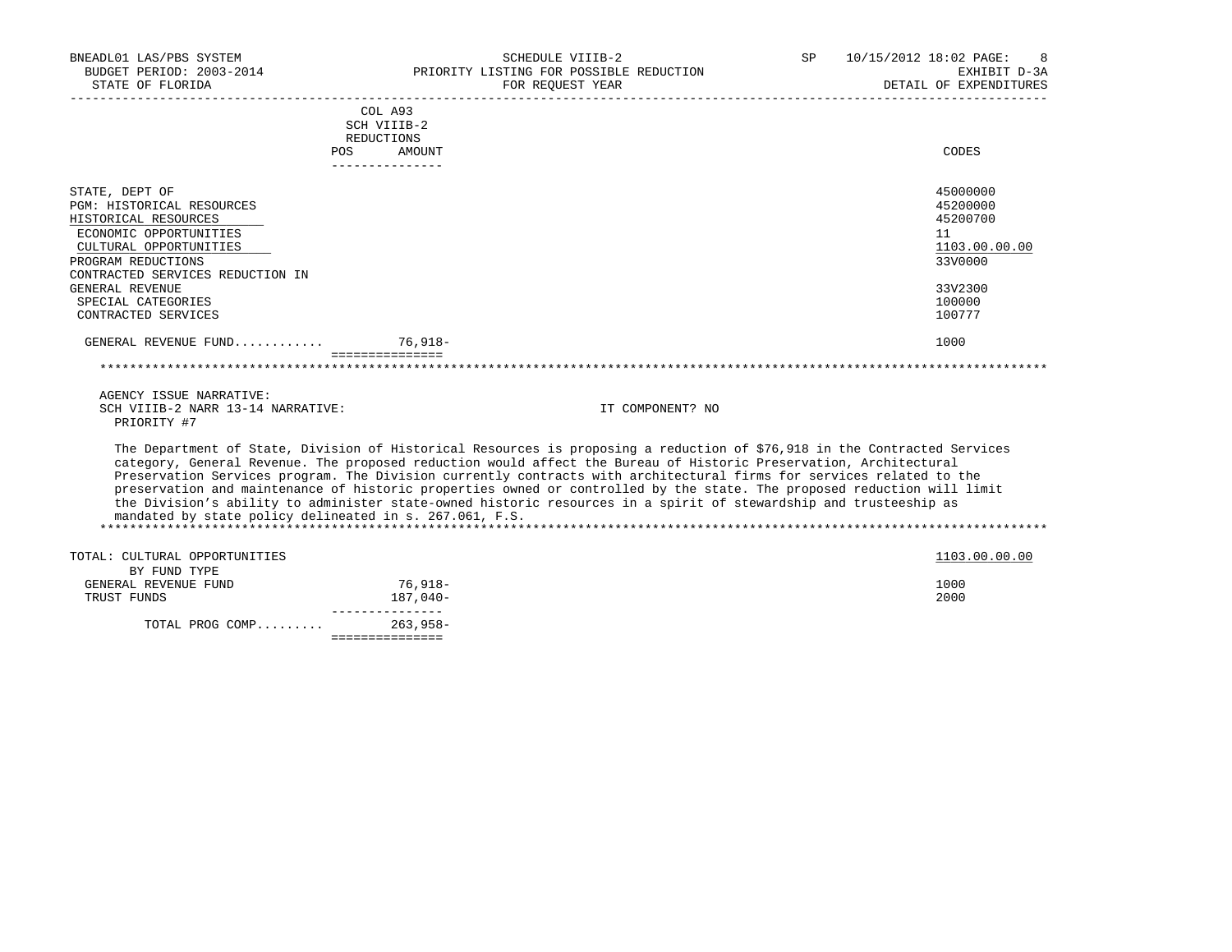| BNEADL01 LAS/PBS SYSTEM<br>BUDGET PERIOD: 2003-2014 PRIORITY LISTING FOR POSSIBLE REDUCTION                                              |                                      | SCHEDULE VIIIB-2                                                                                                                                                                                                                                                                                                                                            | SP 10/15/2012 18:02 PAGE:<br>-9<br>EXHIBIT D-3A                                 |
|------------------------------------------------------------------------------------------------------------------------------------------|--------------------------------------|-------------------------------------------------------------------------------------------------------------------------------------------------------------------------------------------------------------------------------------------------------------------------------------------------------------------------------------------------------------|---------------------------------------------------------------------------------|
| STATE OF FLORIDA                                                                                                                         |                                      | FOR REOUEST YEAR                                                                                                                                                                                                                                                                                                                                            | EXHIBII D-SA EXPENDITURES                                                       |
|                                                                                                                                          | COL A93<br>SCH VIIIB-2<br>REDUCTIONS |                                                                                                                                                                                                                                                                                                                                                             |                                                                                 |
|                                                                                                                                          | POS AMOUNT<br>_______________        |                                                                                                                                                                                                                                                                                                                                                             | CODES                                                                           |
| STATE, DEPT OF<br>PGM: CORPORATIONS<br>COMMERCIAL RECORD/REGIST<br>PUBLIC PROTECTION<br>CONSUMER SAFETY/PROTECTION<br>PROGRAM REDUCTIONS |                                      |                                                                                                                                                                                                                                                                                                                                                             | 45000000<br>45300000<br>45300100<br>12 <sup>°</sup><br>1205.00.00.00<br>33V0000 |
| MANAGEMENT EFFICIENCIES WITHIN THE<br>CORPORATIONS PROGRAM<br>EXPENSES                                                                   |                                      |                                                                                                                                                                                                                                                                                                                                                             | 33V0110<br>040000                                                               |
| GENERAL REVENUE FUND 211,786-                                                                                                            | ================                     |                                                                                                                                                                                                                                                                                                                                                             | 1000                                                                            |
| OPERATING CAPITAL OUTLAY                                                                                                                 |                                      |                                                                                                                                                                                                                                                                                                                                                             | 060000                                                                          |
| GENERAL REVENUE FUND 18,780-                                                                                                             | ===============                      |                                                                                                                                                                                                                                                                                                                                                             | 1000                                                                            |
| SPECIAL CATEGORIES<br>CONTRACTED SERVICES                                                                                                |                                      |                                                                                                                                                                                                                                                                                                                                                             | 100000<br>100777                                                                |
| GENERAL REVENUE FUND 62,250-                                                                                                             |                                      |                                                                                                                                                                                                                                                                                                                                                             | 1000                                                                            |
| RICO ACT-ALIEN CORPORATION                                                                                                               |                                      |                                                                                                                                                                                                                                                                                                                                                             | 103206                                                                          |
| GENERAL REVENUE FUND 67,850-                                                                                                             | ===============                      |                                                                                                                                                                                                                                                                                                                                                             | 1000                                                                            |
| TOTAL: MANAGEMENT EFFICIENCIES WITHIN THE<br>CORPORATIONS PROGRAM                                                                        |                                      |                                                                                                                                                                                                                                                                                                                                                             | 33V0110                                                                         |
| TOTAL ISSUE 360,666-                                                                                                                     | ===============                      |                                                                                                                                                                                                                                                                                                                                                             |                                                                                 |
|                                                                                                                                          |                                      |                                                                                                                                                                                                                                                                                                                                                             |                                                                                 |
| AGENCY ISSUE NARRATIVE:<br>SCH VIIIB-2 NARR 13-14 NARRATIVE:<br>PRIORITY #2                                                              |                                      | IT COMPONENT? NO                                                                                                                                                                                                                                                                                                                                            |                                                                                 |
|                                                                                                                                          |                                      | The Department of State, Division of Corporations proposes a reduction in operating costs based on expectations of<br>continued increases in on-line filing and subsequent reductions in the need for postage, replacement mail handling<br>distribution and the company of state and the company of the state of the state of the state of the state of an |                                                                                 |

 equipment, temporary Annual Report teams, and related contracted services. Within this reduction the Department of State, Division of Corporations proposes a \$211,786 reduction in Expenses. The Division realized rent savings in relocating from the Northwood Centre. \*\*\*\*\*\*\*\*\*\*\*\*\*\*\*\*\*\*\*\*\*\*\*\*\*\*\*\*\*\*\*\*\*\*\*\*\*\*\*\*\*\*\*\*\*\*\*\*\*\*\*\*\*\*\*\*\*\*\*\*\*\*\*\*\*\*\*\*\*\*\*\*\*\*\*\*\*\*\*\*\*\*\*\*\*\*\*\*\*\*\*\*\*\*\*\*\*\*\*\*\*\*\*\*\*\*\*\*\*\*\*\*\*\*\*\*\*\*\*\*\*\*\*\*\*\*\*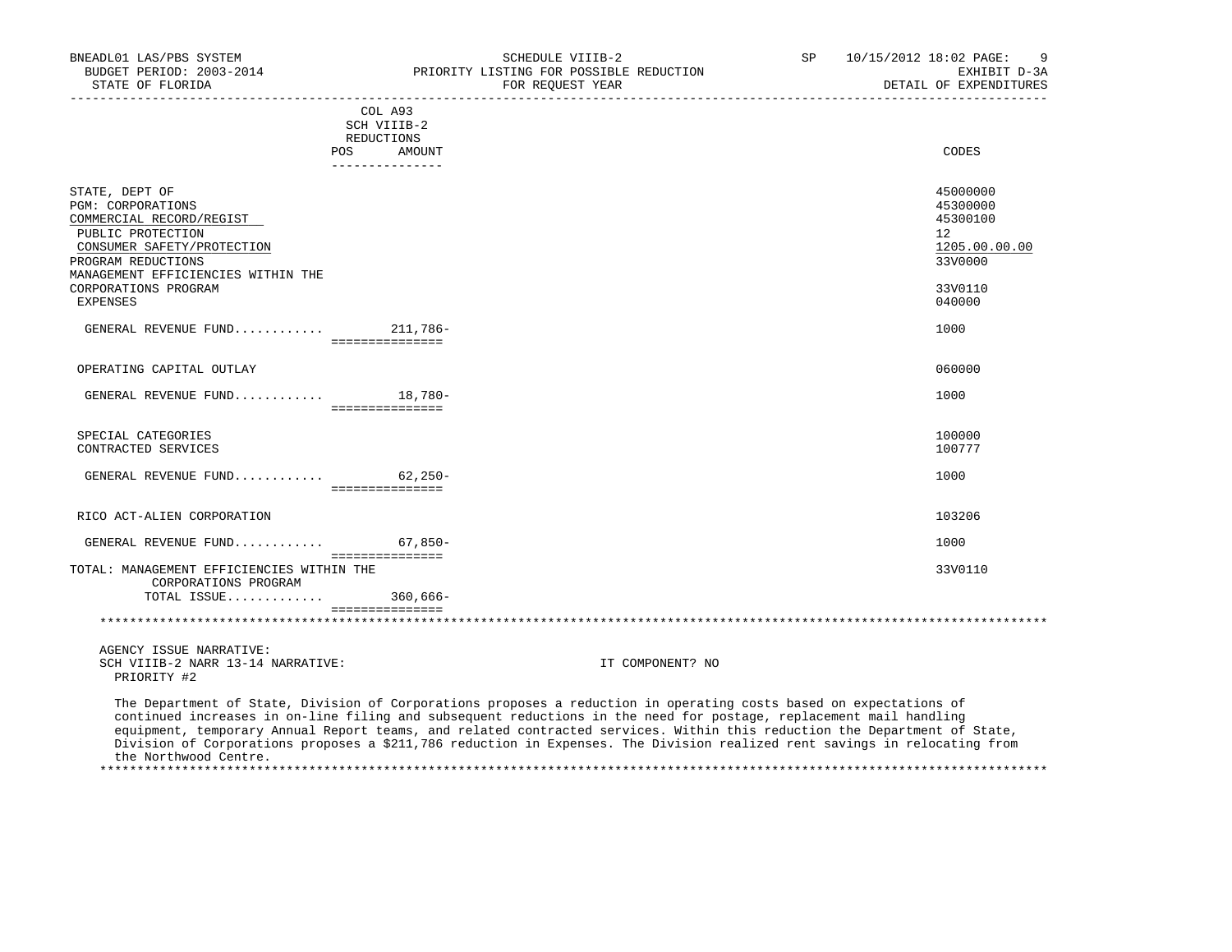-----------------------------------------------------------------------------------------------------------------------------------

## COL A93 SCH VIIIB-2 REDUCTIONS POS AMOUNT ---------------

| STATE, DEPT OF<br>PGM: CORPORATIONS<br>COMMERCIAL RECORD/REGIST<br>PUBLIC PROTECTION<br>CONSUMER SAFETY/PROTECTION |            | 45000000<br>45300000<br>45300100<br>12<br>1205.00.00.00 |
|--------------------------------------------------------------------------------------------------------------------|------------|---------------------------------------------------------|
| TOTAL: CONSUMER SAFETY/PROTECTION<br>BY FUND TYPE                                                                  |            | 1205.00.00.00                                           |
| GENERAL REVENUE FUND                                                                                               | $360,666-$ | 1000                                                    |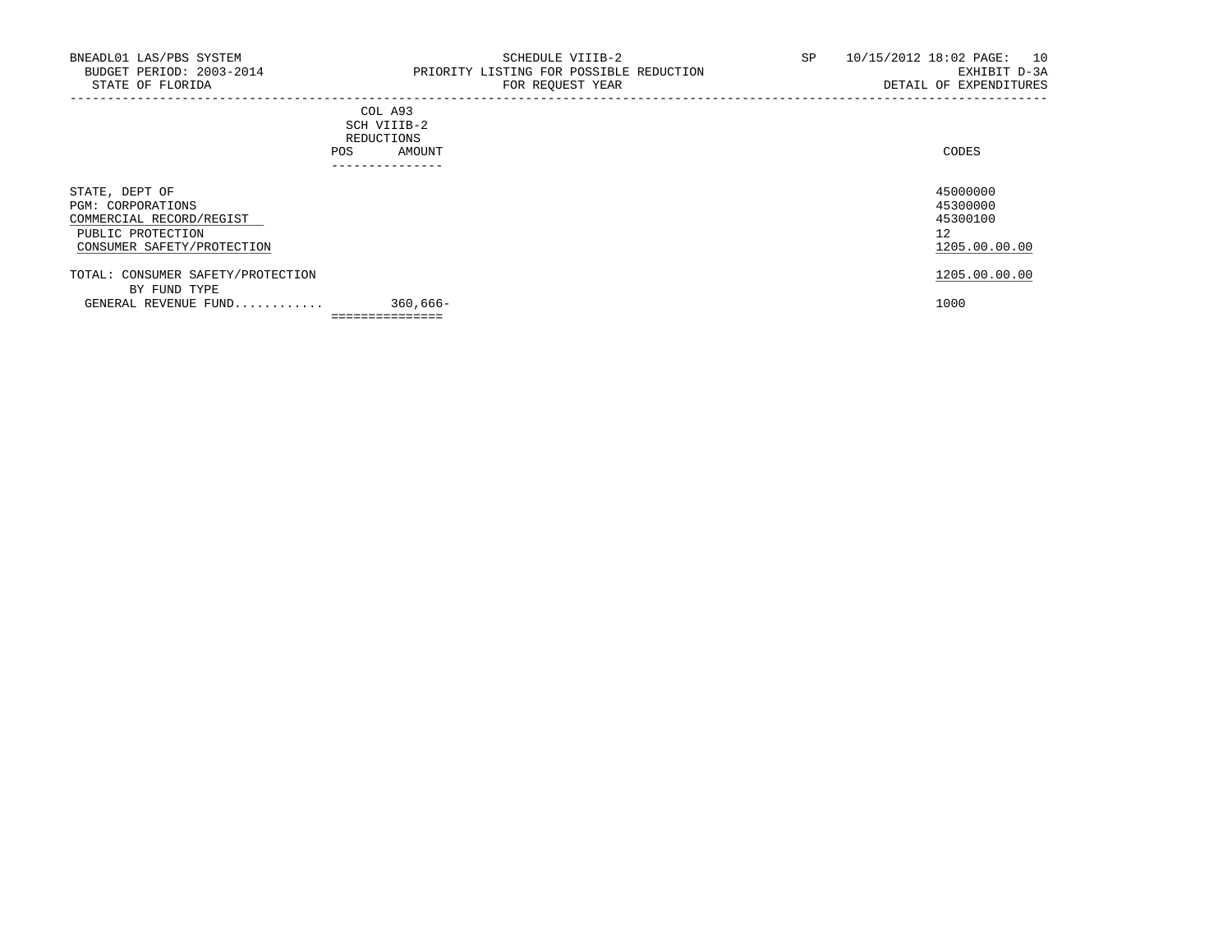| BNEADL01 LAS/PBS SYSTEM<br>BUDGET PERIOD: 2003-2014<br>STATE OF FLORIDA                                                                                               | SCHEDULE VIIIB-2<br>PRIORITY LISTING FOR POSSIBLE REDUCTION<br>FOR REOUEST YEAR                                                                                                                                                                                                                                                                                                                                                                                                  | <b>SP</b> | 10/15/2012 18:02 PAGE: 11<br>EXHIBIT D-3A<br>DETAIL OF EXPENDITURES                     |
|-----------------------------------------------------------------------------------------------------------------------------------------------------------------------|----------------------------------------------------------------------------------------------------------------------------------------------------------------------------------------------------------------------------------------------------------------------------------------------------------------------------------------------------------------------------------------------------------------------------------------------------------------------------------|-----------|-----------------------------------------------------------------------------------------|
|                                                                                                                                                                       | COL A93<br>SCH VIIIB-2<br>REDUCTIONS<br>POS<br>AMOUNT                                                                                                                                                                                                                                                                                                                                                                                                                            |           | CODES                                                                                   |
|                                                                                                                                                                       |                                                                                                                                                                                                                                                                                                                                                                                                                                                                                  |           |                                                                                         |
| STATE, DEPT OF<br>PGM: LIBRARY/INFO SVCS<br>LIBRARY/ARCHIVES/INFO SVCS<br>EDUCATION<br>EDUCATIONAL SUPPORT<br>PROGRAM REDUCTIONS<br>BUILDING RENT SAVINGS<br>EXPENSES |                                                                                                                                                                                                                                                                                                                                                                                                                                                                                  |           | 45000000<br>45400000<br>45400100<br>03<br>0309.00.00.00<br>33V0000<br>33V0100<br>040000 |
|                                                                                                                                                                       |                                                                                                                                                                                                                                                                                                                                                                                                                                                                                  |           |                                                                                         |
| GENERAL REVENUE FUND                                                                                                                                                  | $61,572-$<br>===============                                                                                                                                                                                                                                                                                                                                                                                                                                                     |           | 1000                                                                                    |
|                                                                                                                                                                       |                                                                                                                                                                                                                                                                                                                                                                                                                                                                                  |           |                                                                                         |
| AGENCY ISSUE NARRATIVE:<br>SCH VIIIB-2 NARR 13-14 NARRATIVE:<br>PRIORITY #3                                                                                           | IT COMPONENT? NO                                                                                                                                                                                                                                                                                                                                                                                                                                                                 |           |                                                                                         |
| Branch, and Storage space from the Northwood Centre.                                                                                                                  | The Department of State, Division of Library and Information Services realized rent savings in relocating the Director's<br>office to the third floor of the R.A. Gray Building, Florida Administrative Code and Weekly to the Capitol Library                                                                                                                                                                                                                                   |           |                                                                                         |
| REDUCE FUNDING FOR CONSERVATION AND                                                                                                                                   |                                                                                                                                                                                                                                                                                                                                                                                                                                                                                  |           |                                                                                         |
| PRESERVATION OF ARCHIVAL MATERIALS<br>SPECIAL CATEGORIES<br>CONTRACTED SERVICES                                                                                       |                                                                                                                                                                                                                                                                                                                                                                                                                                                                                  |           | 33V0180<br>100000<br>100777                                                             |
| GRANTS AND DONATIONS TF                                                                                                                                               | $100,000 -$                                                                                                                                                                                                                                                                                                                                                                                                                                                                      |           | 2339                                                                                    |
|                                                                                                                                                                       | ===============                                                                                                                                                                                                                                                                                                                                                                                                                                                                  |           |                                                                                         |
| AGENCY ISSUE NARRATIVE:<br>SCH VIIIB-2 NARR 13-14 NARRATIVE:<br>PRIORITY #9                                                                                           | IT COMPONENT? NO                                                                                                                                                                                                                                                                                                                                                                                                                                                                 |           |                                                                                         |
|                                                                                                                                                                       | The Department of State, Division of Library and Information Services is proposing elimination of funding through<br>Conservation and Recreation Land Acquisition (CARL) for the conservation and preservation of archival materials. The<br>State Archives has a collection of special highly sensitive archival objects that need more than basic preservation<br>techniques. Documents in the collection will receive preservation as other funding sources become available. |           |                                                                                         |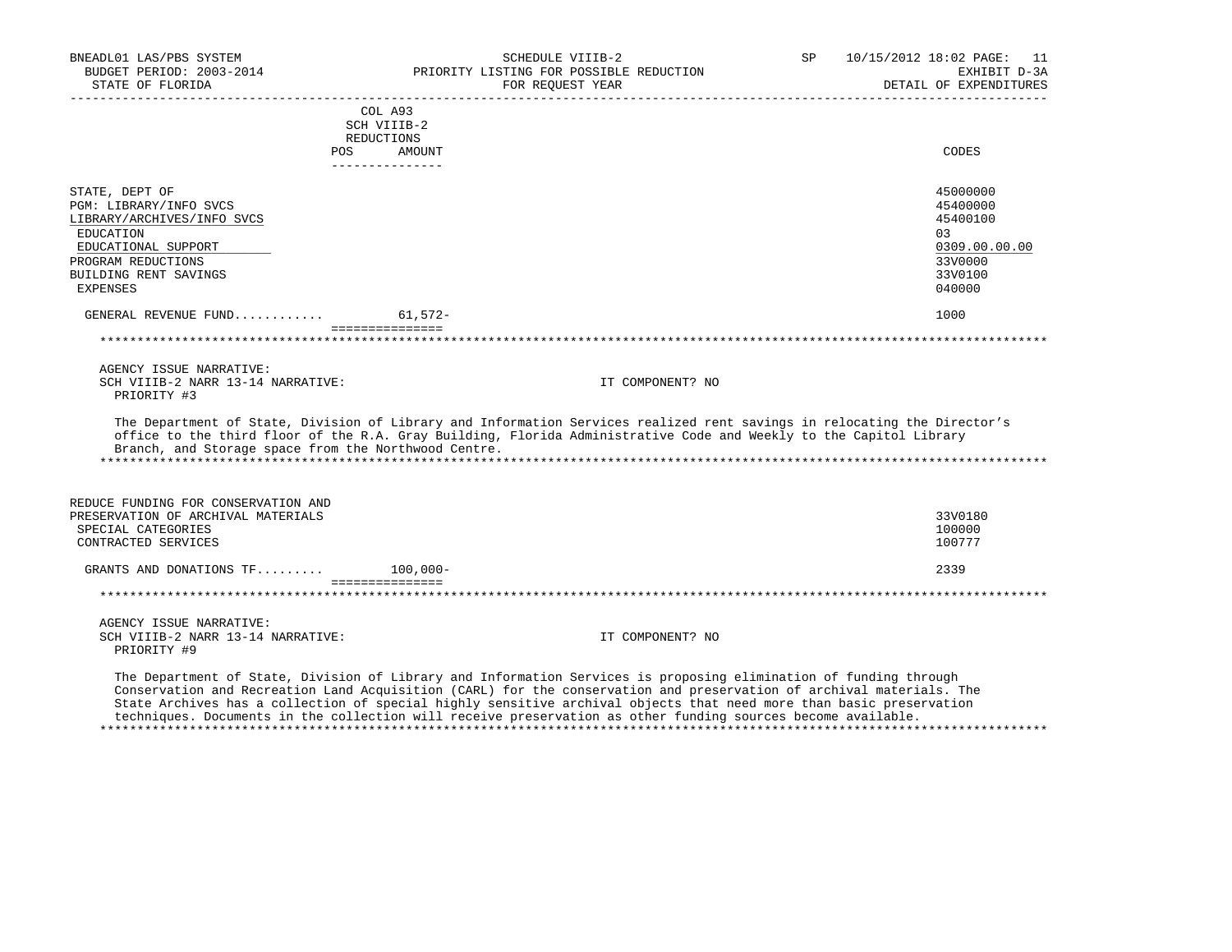| BNEADL01 LAS/PBS SYSTEM                                      | SCHEDULE VIIIB-2                                                                                                                                                                                                                                                                                                                                                       | SP | 10/15/2012 18:02 PAGE:<br>12           |
|--------------------------------------------------------------|------------------------------------------------------------------------------------------------------------------------------------------------------------------------------------------------------------------------------------------------------------------------------------------------------------------------------------------------------------------------|----|----------------------------------------|
| BUDGET PERIOD: 2003-2014<br>STATE OF FLORIDA                 | PRIORITY LISTING FOR POSSIBLE REDUCTION<br>FOR REQUEST YEAR                                                                                                                                                                                                                                                                                                            |    | EXHIBIT D-3A<br>DETAIL OF EXPENDITURES |
|                                                              | -------------------------                                                                                                                                                                                                                                                                                                                                              |    |                                        |
|                                                              | COL A93                                                                                                                                                                                                                                                                                                                                                                |    |                                        |
|                                                              | SCH VIIIB-2                                                                                                                                                                                                                                                                                                                                                            |    |                                        |
|                                                              | REDUCTIONS<br>POS<br>AMOUNT                                                                                                                                                                                                                                                                                                                                            |    | CODES                                  |
|                                                              | ---------------                                                                                                                                                                                                                                                                                                                                                        |    |                                        |
|                                                              |                                                                                                                                                                                                                                                                                                                                                                        |    |                                        |
| STATE, DEPT OF<br>PGM: LIBRARY/INFO SVCS                     |                                                                                                                                                                                                                                                                                                                                                                        |    | 45000000<br>45400000                   |
| LIBRARY/ARCHIVES/INFO SVCS                                   |                                                                                                                                                                                                                                                                                                                                                                        |    | 45400100                               |
| EDUCATION                                                    |                                                                                                                                                                                                                                                                                                                                                                        |    | 03                                     |
| EDUCATIONAL SUPPORT                                          |                                                                                                                                                                                                                                                                                                                                                                        |    | 0309.00.00.00                          |
| PROGRAM REDUCTIONS                                           |                                                                                                                                                                                                                                                                                                                                                                        |    | 33V0000                                |
| RENT FUND SHIFT IN LIBRARY AND                               |                                                                                                                                                                                                                                                                                                                                                                        |    |                                        |
| INFORMATION SERVICES                                         |                                                                                                                                                                                                                                                                                                                                                                        |    | 33V0240                                |
| <b>EXPENSES</b>                                              |                                                                                                                                                                                                                                                                                                                                                                        |    | 040000                                 |
| GENERAL REVENUE FUND                                         | $65.000 -$                                                                                                                                                                                                                                                                                                                                                             |    | 1000                                   |
|                                                              | ===============                                                                                                                                                                                                                                                                                                                                                        |    |                                        |
|                                                              |                                                                                                                                                                                                                                                                                                                                                                        |    |                                        |
| AGENCY ISSUE NARRATIVE:<br>SCH VIIIB-2 NARR 13-14 NARRATIVE: | IT COMPONENT? NO                                                                                                                                                                                                                                                                                                                                                       |    |                                        |
| PRIORITY #11                                                 |                                                                                                                                                                                                                                                                                                                                                                        |    |                                        |
| Technology Act(LSTA) Grant.                                  | The Department of State, Division of Library and Information Services submits a budget reduction issue to fund shift<br>\$65,000 in Expenses for Rent from General Revenue to the Federal Grants Trust Fund. The square footage currently occupied<br>in the R.A. Gray Building by the Bureau of Library Development staff is responsible for the Library Services and |    |                                        |
|                                                              |                                                                                                                                                                                                                                                                                                                                                                        |    |                                        |
| REDUCE OTHER PERSONAL SERVICES                               |                                                                                                                                                                                                                                                                                                                                                                        |    |                                        |
| (OPS) FUNDING IN LIBRARY AND                                 |                                                                                                                                                                                                                                                                                                                                                                        |    |                                        |
| INFORMATION SERVICES                                         |                                                                                                                                                                                                                                                                                                                                                                        |    | 33V0270                                |
| OTHER PERSONAL SERVICES                                      |                                                                                                                                                                                                                                                                                                                                                                        |    | 030000                                 |
| RECORDS MANAGEMENT TF                                        | $47,835-$                                                                                                                                                                                                                                                                                                                                                              |    | 2572                                   |
|                                                              | ===============                                                                                                                                                                                                                                                                                                                                                        |    |                                        |
|                                                              |                                                                                                                                                                                                                                                                                                                                                                        |    |                                        |
| AGENCY ISSUE NARRATIVE:                                      |                                                                                                                                                                                                                                                                                                                                                                        |    |                                        |
| SCH VIIIB-2 NARR 13-14 NARRATIVE:                            | IT COMPONENT? NO                                                                                                                                                                                                                                                                                                                                                       |    |                                        |
| PRIORITY #8                                                  |                                                                                                                                                                                                                                                                                                                                                                        |    |                                        |
| had the demand that was seen in previous years.              | The Department of State, Division of Library and Information Services is proposing a reduction in funding to the OPS<br>category in Records Management Trust Fund and is specific to the State Records Center. A reduction in Other Personal<br>Services will compress the workload and re-distribute activity to non-OPS staff. The staffing component in OPS has not |    |                                        |

\*\*\*\*\*\*\*\*\*\*\*\*\*\*\*\*\*\*\*\*\*\*\*\*\*\*\*\*\*\*\*\*\*\*\*\*\*\*\*\*\*\*\*\*\*\*\*\*\*\*\*\*\*\*\*\*\*\*\*\*\*\*\*\*\*\*\*\*\*\*\*\*\*\*\*\*\*\*\*\*\*\*\*\*\*\*\*\*\*\*\*\*\*\*\*\*\*\*\*\*\*\*\*\*\*\*\*\*\*\*\*\*\*\*\*\*\*\*\*\*\*\*\*\*\*\*\*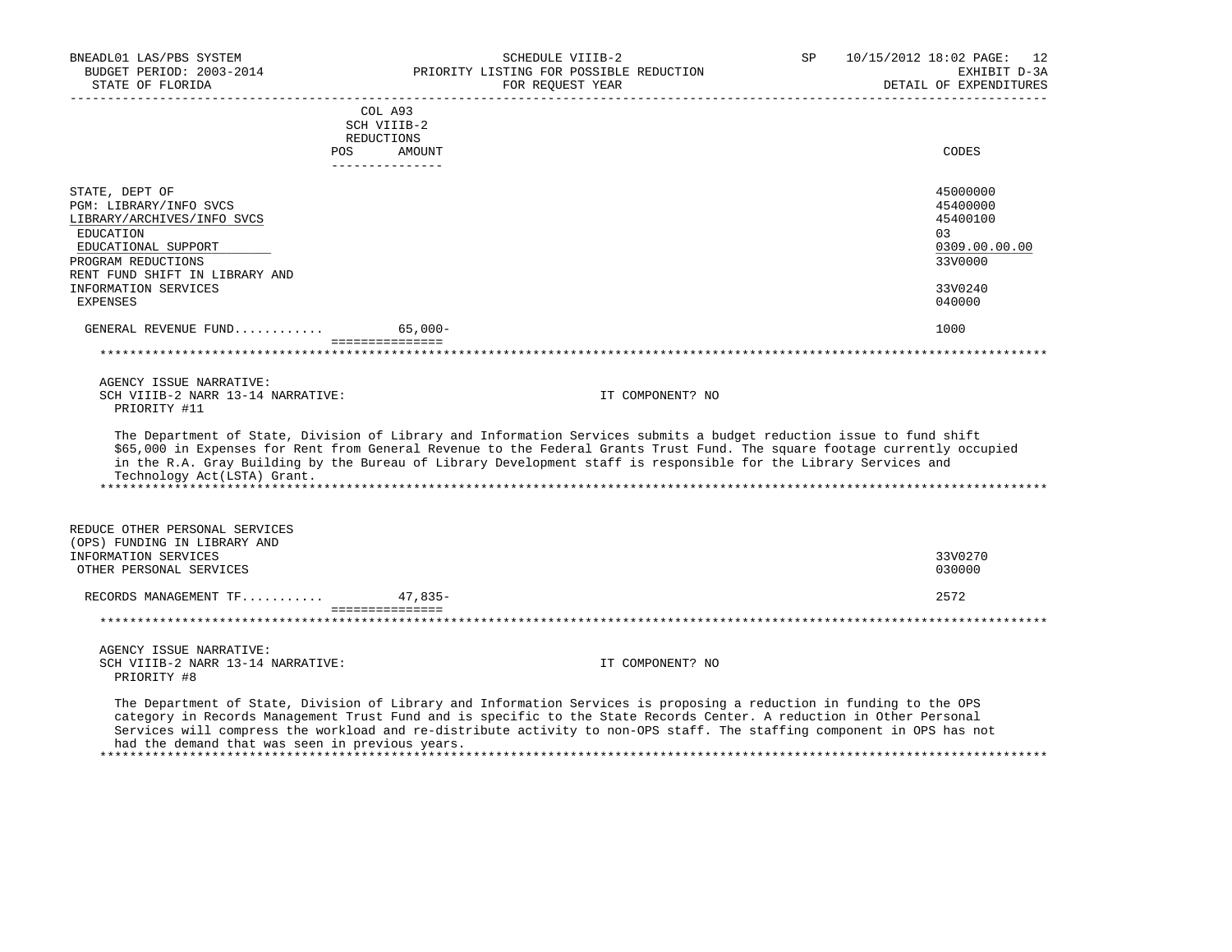| BNEADL01 LAS/PBS SYSTEM                          |                                                                                                                                                                                                                                                                                                                          | SCHEDULE VIIIB-2                        | SP. | 10/15/2012 18:02 PAGE: 13 |               |
|--------------------------------------------------|--------------------------------------------------------------------------------------------------------------------------------------------------------------------------------------------------------------------------------------------------------------------------------------------------------------------------|-----------------------------------------|-----|---------------------------|---------------|
| BUDGET PERIOD: 2003-2014                         |                                                                                                                                                                                                                                                                                                                          | PRIORITY LISTING FOR POSSIBLE REDUCTION |     | DETAIL OF EXPENDITURES    | EXHIBIT D-3A  |
| STATE OF FLORIDA                                 |                                                                                                                                                                                                                                                                                                                          | FOR REOUEST YEAR                        |     |                           |               |
|                                                  | COL A93                                                                                                                                                                                                                                                                                                                  |                                         |     |                           |               |
|                                                  | SCH VIIIB-2                                                                                                                                                                                                                                                                                                              |                                         |     |                           |               |
|                                                  | REDUCTIONS                                                                                                                                                                                                                                                                                                               |                                         |     |                           |               |
|                                                  | <b>POS</b><br>AMOUNT                                                                                                                                                                                                                                                                                                     |                                         |     | CODES                     |               |
|                                                  | ---------------                                                                                                                                                                                                                                                                                                          |                                         |     |                           |               |
| STATE, DEPT OF                                   |                                                                                                                                                                                                                                                                                                                          |                                         |     | 45000000                  |               |
| PGM: LIBRARY/INFO SVCS                           |                                                                                                                                                                                                                                                                                                                          |                                         |     | 45400000                  |               |
| LIBRARY/ARCHIVES/INFO SVCS                       |                                                                                                                                                                                                                                                                                                                          |                                         |     | 45400100                  |               |
| EDUCATION                                        |                                                                                                                                                                                                                                                                                                                          |                                         |     | 0.3                       |               |
| EDUCATIONAL SUPPORT                              |                                                                                                                                                                                                                                                                                                                          |                                         |     |                           | 0309.00.00.00 |
| PROGRAM REDUCTIONS                               |                                                                                                                                                                                                                                                                                                                          |                                         |     | 33V0000                   |               |
| ADMINISTRATIVE CODE AND WEEKLY                   |                                                                                                                                                                                                                                                                                                                          |                                         |     |                           |               |
| EXPENSE CATEGORY REDUCTION                       |                                                                                                                                                                                                                                                                                                                          |                                         |     | 33V0290                   |               |
| <b>EXPENSES</b>                                  |                                                                                                                                                                                                                                                                                                                          |                                         |     | 040000                    |               |
| RECORDS MANAGEMENT $TF$ 49,645-                  |                                                                                                                                                                                                                                                                                                                          |                                         |     | 2572                      |               |
|                                                  |                                                                                                                                                                                                                                                                                                                          |                                         |     |                           |               |
| AGENCY ISSUE NARRATIVE:                          |                                                                                                                                                                                                                                                                                                                          |                                         |     |                           |               |
| SCH VIIIB-2 NARR 13-14 NARRATIVE:<br>PRIORITY #6 |                                                                                                                                                                                                                                                                                                                          | IT COMPONENT? NO                        |     |                           |               |
|                                                  | The Department of State, Division of Library and Information Services realized the current needs for Administrative Code<br>and Weekly are in the contracted services category. The expense appropriation levels are greater than needed. This<br>reduction is from expense. This reduction has no impact on operations. |                                         |     |                           |               |
|                                                  |                                                                                                                                                                                                                                                                                                                          |                                         |     |                           |               |
| TOTAL: EDUCATIONAL SUPPORT                       |                                                                                                                                                                                                                                                                                                                          |                                         |     |                           | 0309.00.00.00 |
| BY FUND TYPE                                     |                                                                                                                                                                                                                                                                                                                          |                                         |     |                           |               |
| GENERAL REVENUE FUND                             | 126,572-                                                                                                                                                                                                                                                                                                                 |                                         |     | 1000                      |               |
| TRUST FUNDS                                      | 197,480-                                                                                                                                                                                                                                                                                                                 |                                         |     | 2000                      |               |
|                                                  | ----------------                                                                                                                                                                                                                                                                                                         |                                         |     |                           |               |
| TOTAL PROG COMP                                  | $324.052-$                                                                                                                                                                                                                                                                                                               |                                         |     |                           |               |
|                                                  | ===============                                                                                                                                                                                                                                                                                                          |                                         |     |                           |               |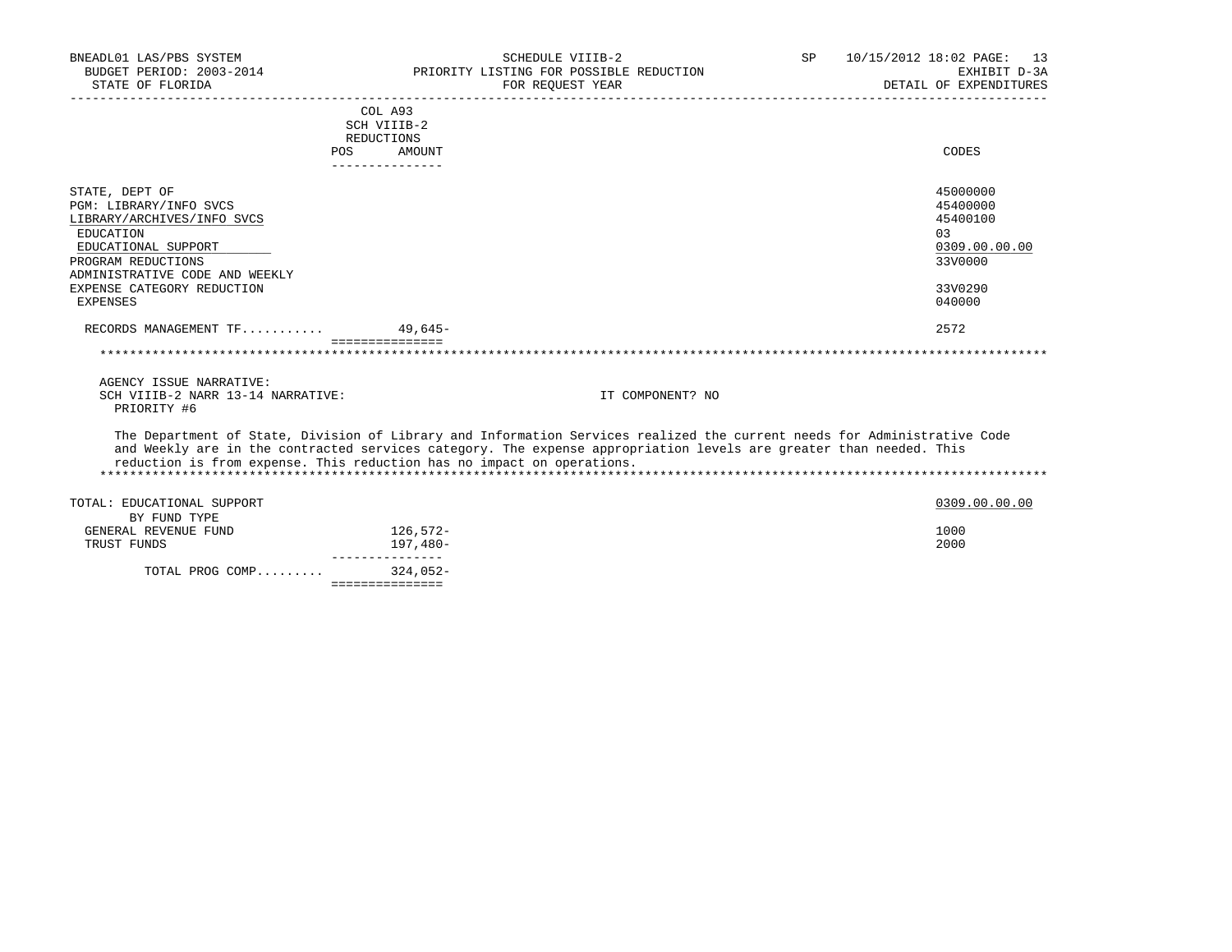| BNEADL01 LAS/PBS SYSTEM<br>BUDGET PERIOD: 2003-2014<br>STATE OF FLORIDA                                                                                                           | SCHEDULE VIIIB-2<br>PRIORITY LISTING FOR POSSIBLE REDUCTION<br>FOR REQUEST YEAR                                                                                                                                                                                                                                              | SP | 10/15/2012 18:02 PAGE: 14<br>EXHIBIT D-3A<br>DETAIL OF EXPENDITURES<br>_______________________ |
|-----------------------------------------------------------------------------------------------------------------------------------------------------------------------------------|------------------------------------------------------------------------------------------------------------------------------------------------------------------------------------------------------------------------------------------------------------------------------------------------------------------------------|----|------------------------------------------------------------------------------------------------|
|                                                                                                                                                                                   | COL A93<br>SCH VIIIB-2<br>REDUCTIONS<br>POS AMOUNT<br>_______________                                                                                                                                                                                                                                                        |    | CODES                                                                                          |
| STATE, DEPT OF<br>PGM: CULTURAL AFFAIRS<br>CULTURAL AFFAIRS<br>ECONOMIC OPPORTUNITIES<br>CULTURAL OPPORTUNITIES<br>PROGRAM REDUCTIONS<br>BUILDING RENT SAVINGS<br><b>EXPENSES</b> |                                                                                                                                                                                                                                                                                                                              |    | 45000000<br>45500000<br>45500300<br>11<br>1103.00.00.00<br>33V0000<br>33V0100<br>040000        |
| GENERAL REVENUE FUND 86,227-                                                                                                                                                      |                                                                                                                                                                                                                                                                                                                              |    | 1000                                                                                           |
|                                                                                                                                                                                   | ================                                                                                                                                                                                                                                                                                                             |    |                                                                                                |
| AGENCY ISSUE NARRATIVE:<br>SCH VIIIB-2 NARR 13-14 NARRATIVE:<br>PRIORITY #4                                                                                                       | IT COMPONENT? NO                                                                                                                                                                                                                                                                                                             |    |                                                                                                |
|                                                                                                                                                                                   | The Department of State, Division of Cultural Affairs realized rent savings as a result of office consolidations by<br>relocating staff from the privately leased Northwood Centre to the R.A. Gray Building and other state owned facilities<br>where rent was already being paid to the Department of Management Services. |    |                                                                                                |
| MANAGEMENT EFFICIENCIES WITHIN<br>THE CULTURAL AFFAIRS PROGRAM<br>OTHER PERSONAL SERVICES                                                                                         |                                                                                                                                                                                                                                                                                                                              |    | 33V0140<br>030000                                                                              |
| GRANTS AND DONATIONS $TF$ 11,756-                                                                                                                                                 | ===============                                                                                                                                                                                                                                                                                                              |    | 2339                                                                                           |
| SPECIAL CATEGORIES<br>CONTRACTED SERVICES                                                                                                                                         |                                                                                                                                                                                                                                                                                                                              |    | 100000<br>100777                                                                               |
| GRANTS AND DONATIONS $TF$ 16,600-                                                                                                                                                 |                                                                                                                                                                                                                                                                                                                              |    | 2339                                                                                           |
| TOTAL: MANAGEMENT EFFICIENCIES WITHIN<br>THE CULTURAL AFFAIRS PROGRAM<br>TOTAL ISSUE 28,356-                                                                                      | and a consequence of the contract of the contract of the contract of the contract of the contract of the contract of the contract of the contract of the contract of the contract of the contract of the contract of the contr                                                                                               |    | 33V0140                                                                                        |
|                                                                                                                                                                                   | ===============                                                                                                                                                                                                                                                                                                              |    |                                                                                                |
| AGENCY ISSUE NARRATIVE:<br>SCH VIIIB-2 NARR 13-14 NARRATIVE:<br>PRIORITY #5                                                                                                       | IT COMPONENT? NO                                                                                                                                                                                                                                                                                                             |    |                                                                                                |

 The Department of State, Division of Cultural Affairs is proposing a reduction in funding by reverting the Knott House to the Foundation/Family. THe result of this reduction would eliminate guided tours that are offered admission free by the Museum of Florida History staff and volunteers; a series of public programs throughout the year such as poetry readings,